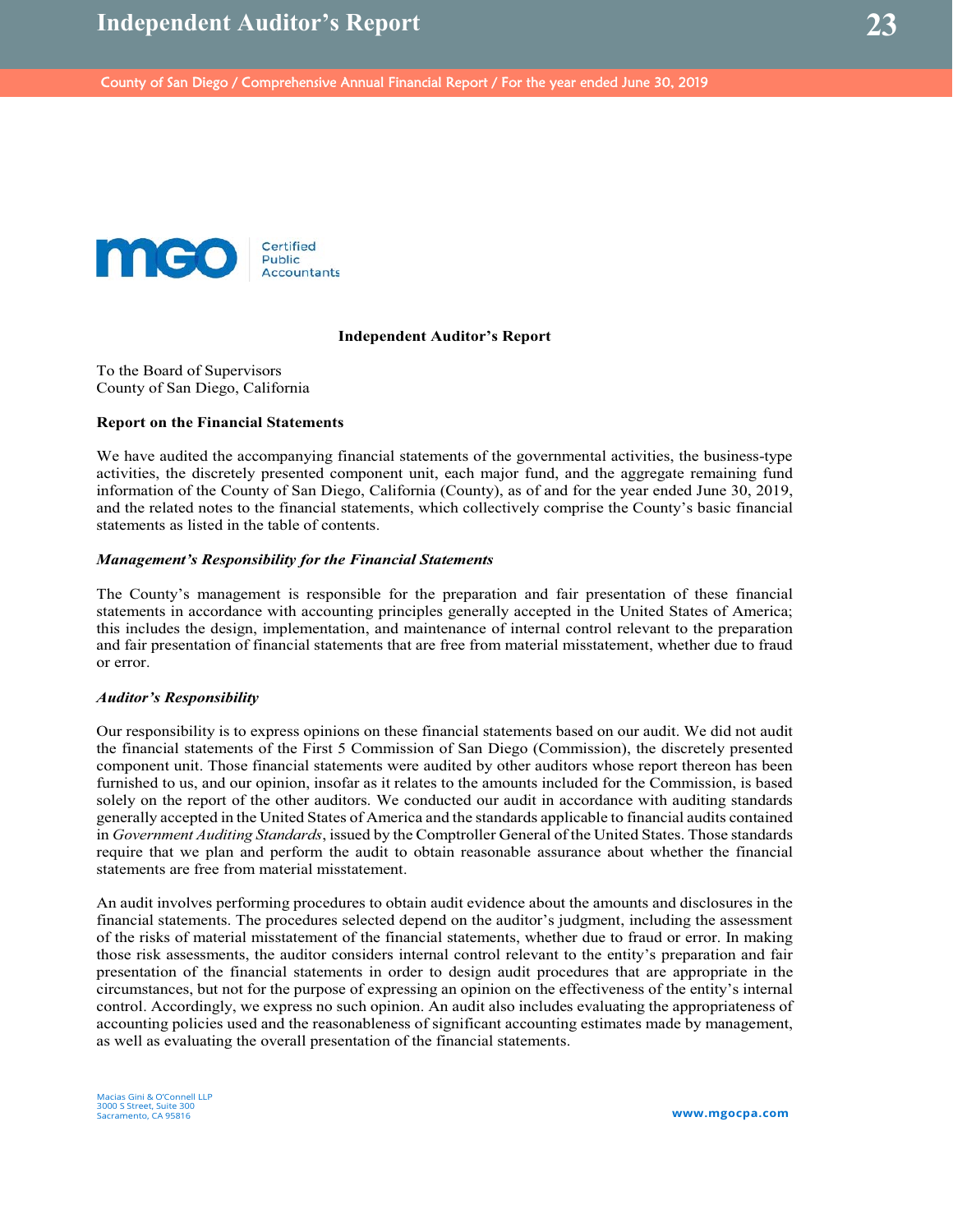We believe that the audit evidence we have obtained is sufficient and appropriate to provide a basis for our audit opinions.

## *Opinions*

In our opinion, based on our audit and the report of other auditors, the financial statements referred to above present fairly, in all material respects, the respective financial position of the governmental activities, the business-type activities, the discretely presented component unit, each major fund, and the aggregate remaining fund information of the County, as of June 30, 2019, and the respective changes in financial position and, where applicable, cash flows thereof for the year then ended in accordance with accounting principles generally accepted in the United States of America.

## **Other Matters**

## *Required Supplementary Information*

Accounting principles generally accepted in the United States of America require that the management's discussion and analysis on pages 26-41, the schedule of the County's proportionate share of the net pension liability and schedule of the County's contributions – pension on page 124-125, the schedule of the County's proportionate share of the net OPEB liability and schedule of the County's contributions – OPEB on page 125-126, and the schedules of revenues, expenditures, and changes in fund balance – budget and actual for the General Fund, Public Safety Fund, and Tobacco Endowment Fund on pages 127-131, be presented to supplement the basic financial statements. Such information, although not a part of the basic financial statements, is required by the Governmental Accounting Standards Board who considers it to be an essential part of financial reporting for placing the basic financial statements in an appropriate operational, economic, or historical context. We have applied certain limited procedures to the required supplementary information in accordance with auditing standards generally accepted in the United States of America, which consisted of inquiries of management about the methods of preparing the information and comparing the information for consistency with management's responses to our inquiries, the basic financial statements, and other knowledge we obtained during our audit of the basic financial statements. We do not express an opinion or provide any assurance on the information because the limited procedures do not provide us with sufficient evidence to express an opinion or provide any assurance.

## *Other Information*

Our audit was conducted for the purpose of forming opinions on the financial statements that collectively comprise the County's basic financial statements. The introductory section, combining and individual fund information and other supplementary information, and statistical section, as listed in the table of contents, are presented for purposes of additional analysis and are not a required part of the basic financial statements.

The combining and individual fund information and other supplementary information is the responsibility of management and was derived from and relates directly to the underlying accounting and other records used to prepare the basic financial statements. Such information has been subjected to the auditing procedures applied in the audit of the basic financial statements and certain additional procedures, including comparing and reconciling such information directly to the underlying accounting and other records used to prepare the basic financial statements or to the basic financial statements themselves, and other additional procedures in accordance with auditing standards generally accepted in the United States of America. In our opinion, the combining and individual fund information and other supplementary information is fairly stated, in all material respects, in relation to the basic financial statements as a whole.